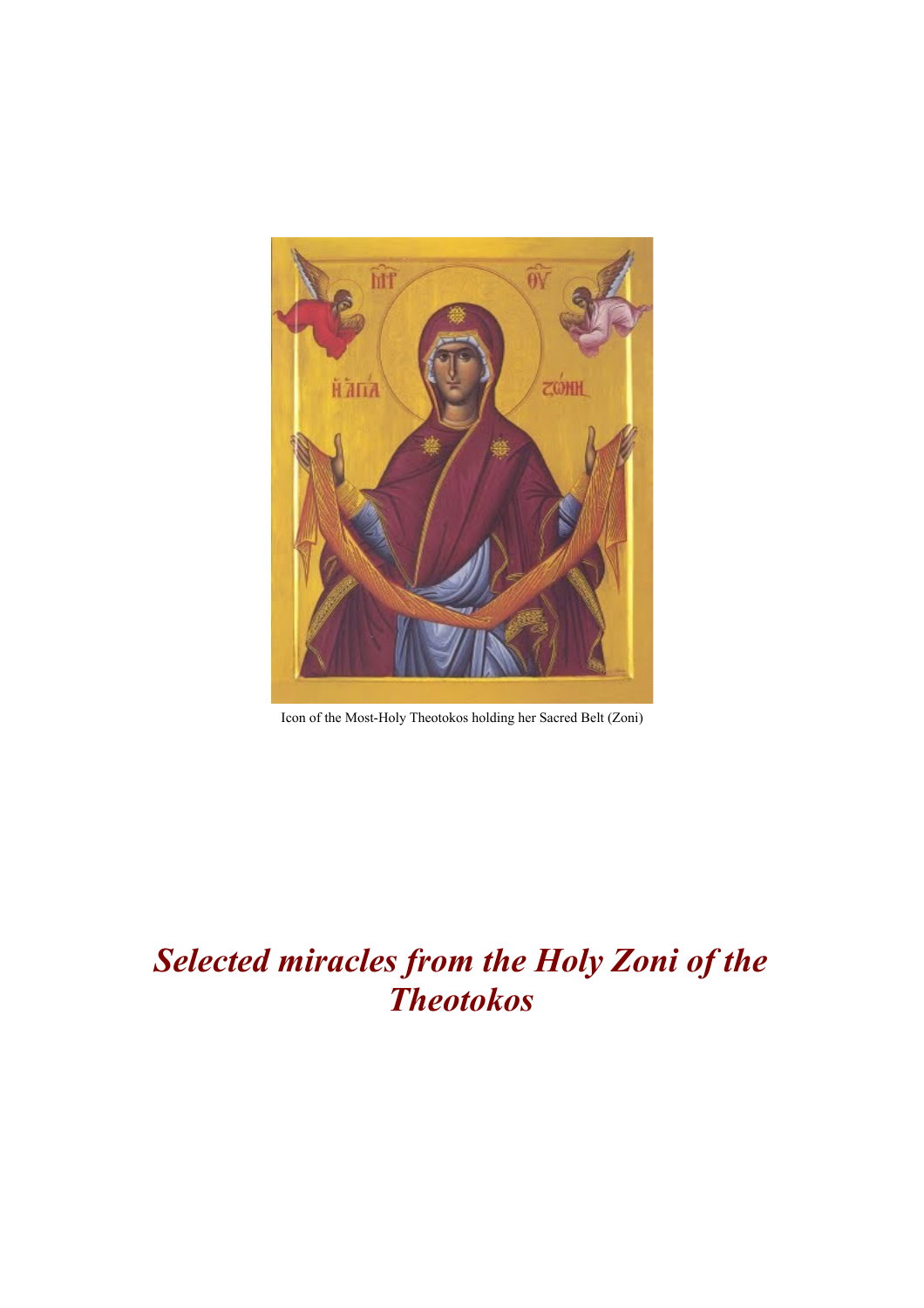# *Selected miracles from the Holy Zoni of the Theotokos*

*The Deposition of the Precious Belt* (or Sash, Cincture, or Girdle, in Greek "Zoni") *of the Theotokos* (August 31st)



*Picture of the Holy Belt of the Theotokos in its reliquary, treasured at the Monastery of Vatopedi on Mount Athos*

*+*

#### *Father Daniel Katounakiotis is cured of nephritis*

In the book of the blessed Archimandrite Cherubim of the series, «Modern Persons from the Holy Mountain», v.4, describes the miraculous cure of Fr. Daniel Katounakioti from a serious attack of nephritis. Here is the description:

«He barely had time to reach (the Monastery of Vatopedi) when he suffered a severe attack of nephritis. The «thorn in the flesh» had hit him very painfully this time and he was riveted for weeks to the bed. The leader of the monastery treated him with great love. Moreover however he was showed affection by the great physician of the Holy Mountain, the Theotokos. Father Daniel harbored great devotion to the Lady Theotokos. This is the same devotion, the same confidence and the same honor occurs among all the saints. He begged her with tears and fervor, and was sure of the answer. He knew its promises. Wasn't she able to fulfill them? Of course. On the day the monastery celebrated the feast of Holy Zoni (31st of August), the patient was suddenly healed and he was totally cured! He never again experienced this terrible sickness, which tortured him for ten whole years».

## *The healing of Fr. Philotheos Zervakos*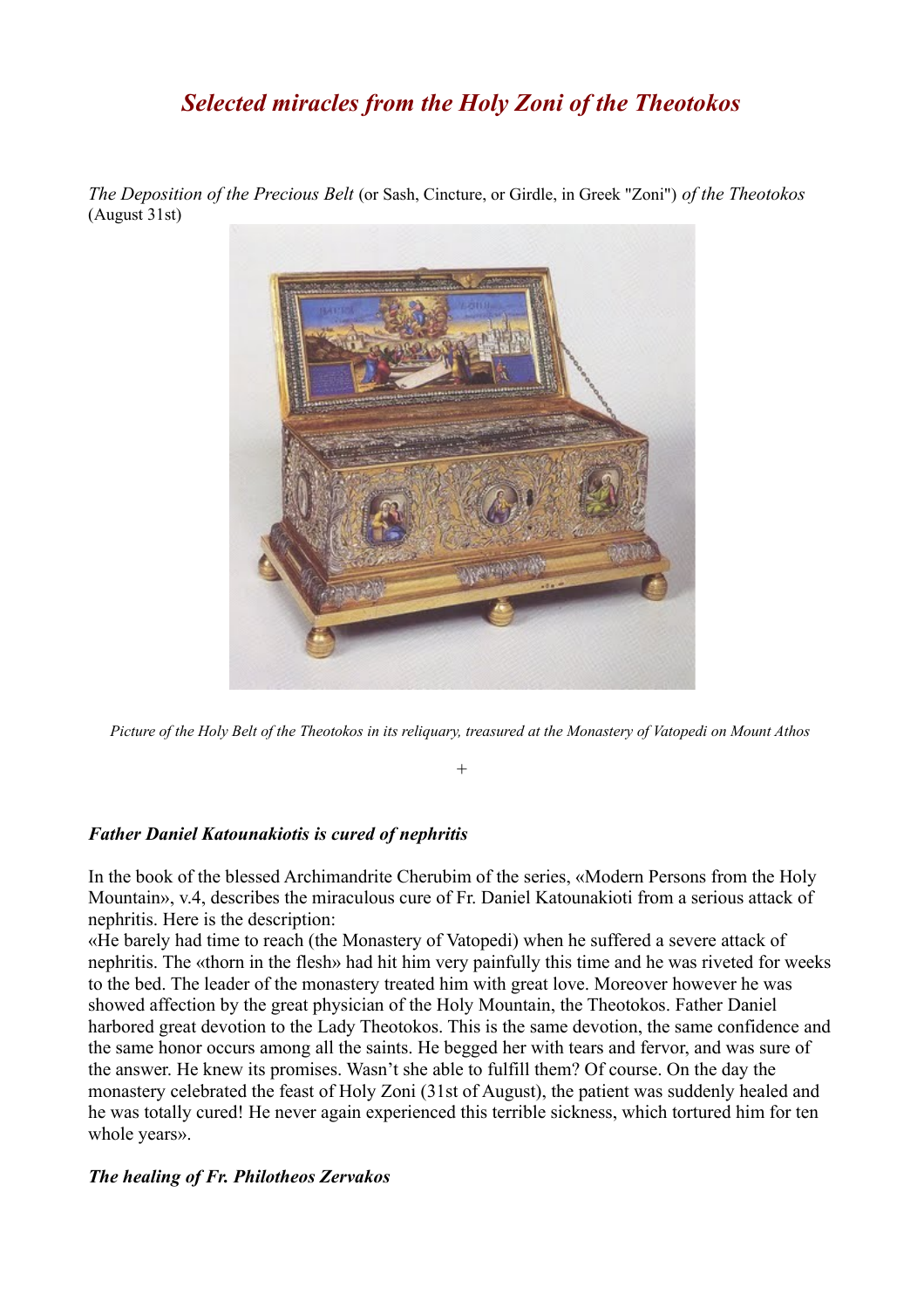The blessed Elder Philotheos Zervakos describes how he was cured of unbearable pains which caused him constant headaches. Hear how he recounts the event. «He came to the Monastery of Vatopedi on the 31st of July. We entered the Archontarikion where we were shown hospitality, but because of my unbearable pains I was unable to endure. After a short time passed, my headache was so painful that it radiated around both sides of my head. We asked the Archontarin to take me to the doctor, until he could give me drugs to stop the headache. Descending from the pharmacy, we passed by the Church which luckily was open. Entering inside in the Holy Bema they opened the holy relics and a Hierodeacon from Iconium venerated them. I came and began to venerate with reverence first the Cross and the icon of the Vimatarissa. Next I venerated a portion of the Precious Cross. Similarly I venerated the Holy Zoni, and I was feeling that I, the wreched and deplorable one was venerating the Precious Zoni which in life embraced the All-Pure Theotokos, and as I embraced the Holy Zoni with fervent reverence and tears, I felt—O the miracle!—that my sickness had left me and I was found totally healed! How great and awesome are your miracles, O All-hymned Lady! Let Your name be greatly-glorified and greatly-hymned, for you do not cease to grant our requests of healing of soul and body…, and exiting the Holy Bema I was in the middle of the church speechless and and said, in itself, before I was and how immediately and completely I was healed».

### *The locusts fell into the sea*

*(the following is from the book of sayings of Elder Paisios: With Pain and Love for Contemporary Man.)*

-"Did your spread pesticide?"

-"I did spread, Geronda."

-"How many nuns and you can't even kill a caterpillar. During the Occupation [by the Germans in WWII], when the locusts descended, they had brought to Chalkidiki the Holy Zoni from the Monastery of Vatopedi, and the locusts fell in swarms into the sea."

#### *Difficult to have children*

Father Theotimos comes from the Congo. He studied theology in Greece. He had problems with having children, and he so much wanted and asked for the ribbon of the Precious Zoni. The result is described himself.

3/12/1995 Methoni 23, Athens

«May the name of the God-man Christ always be glorified and may the name of the Panagia Lady Theotokos be honored, who is the mother of the world.

We wore the Holy Zoni in March 1992. In May 1992 my wife became pregnant and gave birth by Caesarean section to a a boy weighing 2,900 grams. We baptized him with the name of Panagia, Marios. The doctors had confirmed that it would be difficult for us to have children. In April 1995 my wife was in her eighth month of pregnancy and there presented a problem. They had to do a caesarean section, to get the child prematurely. My wife wore the Holy Zoni for two days before surgery. The baby, a girl, who was previously 1400 gr. was born double the weight». *Fr. Theotimos and Evangelia Tsalas*

[*Note: An incredible number of miracles occur for couples who have trouble bearing children. The tradition alluded to above is that the fathers of Vatopedi take ribbons that have been blessed on the Holy Zoni of the Theotokos and give them to people to wear as a blessing. Many healings, and especially with respect to the bearing of children result for those who then wear these ribbons with reverence, prayer and faith*.]

#### *Miracles of the Holy Zoni in America*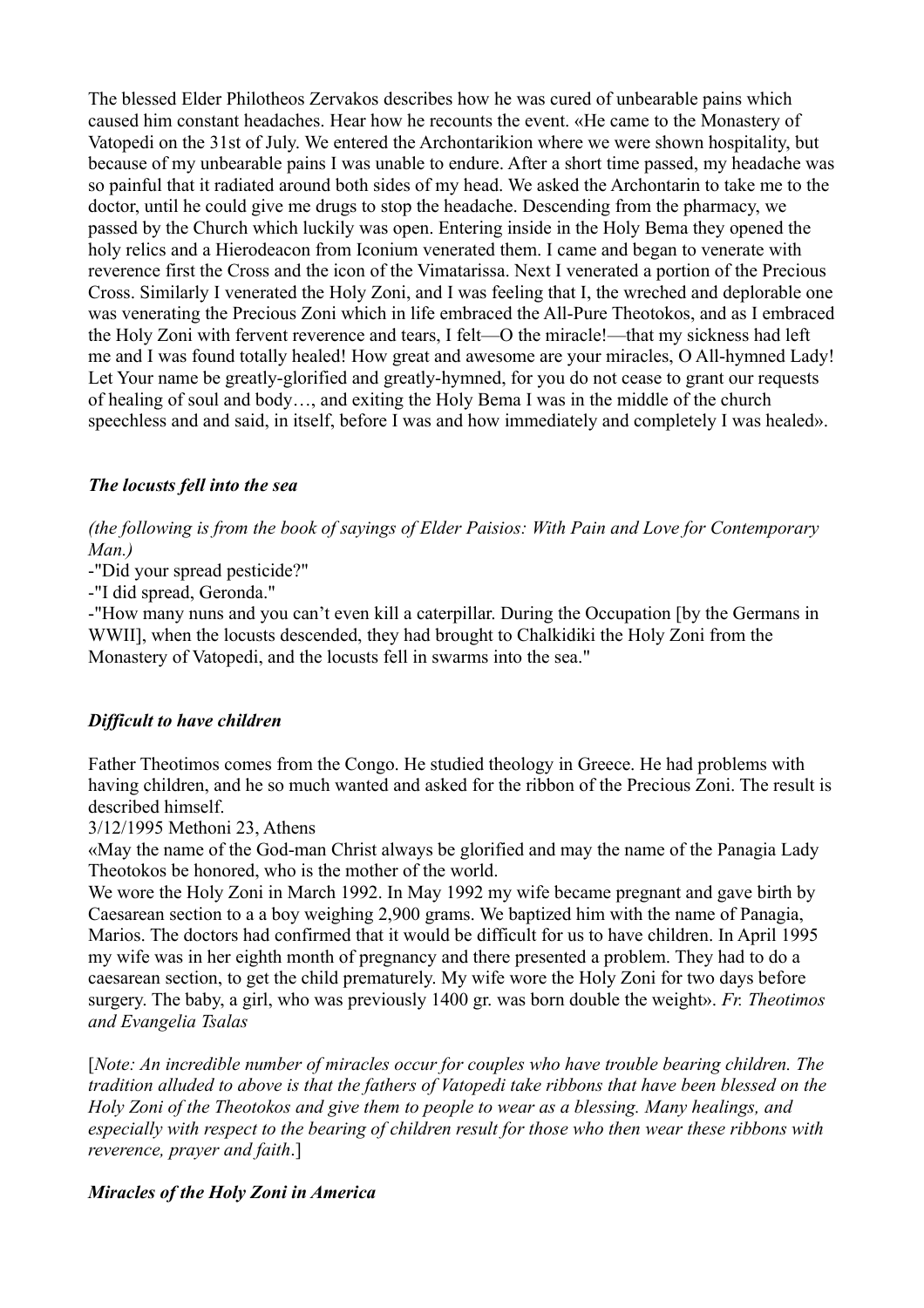Panagiotis Callas who lives in Florida during his visit to our Monastery lodged in writing the following facts.

1. «In September 2001 I was eating with some friends. A man reported that his daughter was sick with a cancerous tumor on the heart and was pregnant. The doctors wanted to remove the tumor, but she would lose the baby. If she would give birth in the ninth month, his daughter could die from the tumor. I gave the man a ribbon from the Holy Zoni, and holy oil from the miraculous icons of Vatopedi Monastery, and an icon of Panagia Pantanassa which heals cancer. This man flew from Miami to New York and visited his daughter. He tied the ribbon around her hand and anointed her with the holy oil on her stomach and placed the icon in the same place.

The child was born normally and was healthy. The mother's tumor had disappeared totally without surgery».

2. «In April 2002 the uncle of my son's wife was in the hospital with liver cancer. They gave him no hope, and his vital signs were weak [τα ζωτικά του στοιχεία ήταν πεσμένα]. They ask the priest to read the prayers of *psychorragounta* [the prayers read at the hour of death]. My daughter sent to her uncle a piece of the ribbon Holy Zoni. The ribbon arrived at his house. The person who picked up the mail from his house brought the sealed envelope to the hospital. As soon as the envelope entered his room, immediately he started to feel better. When he opened the envelope, without knowing yet what it contained, immediately he began to feel better. When he touched the blessed ribbon, he became a lot better and was able to go home. The hospital staff who had declared him incurable, could not believe it. Today her uncle lives and no longer has cancer.



*Another icon of the Most-Holy Theotokos and her Precious Belt, painted in the Monastery of Vatopedi*